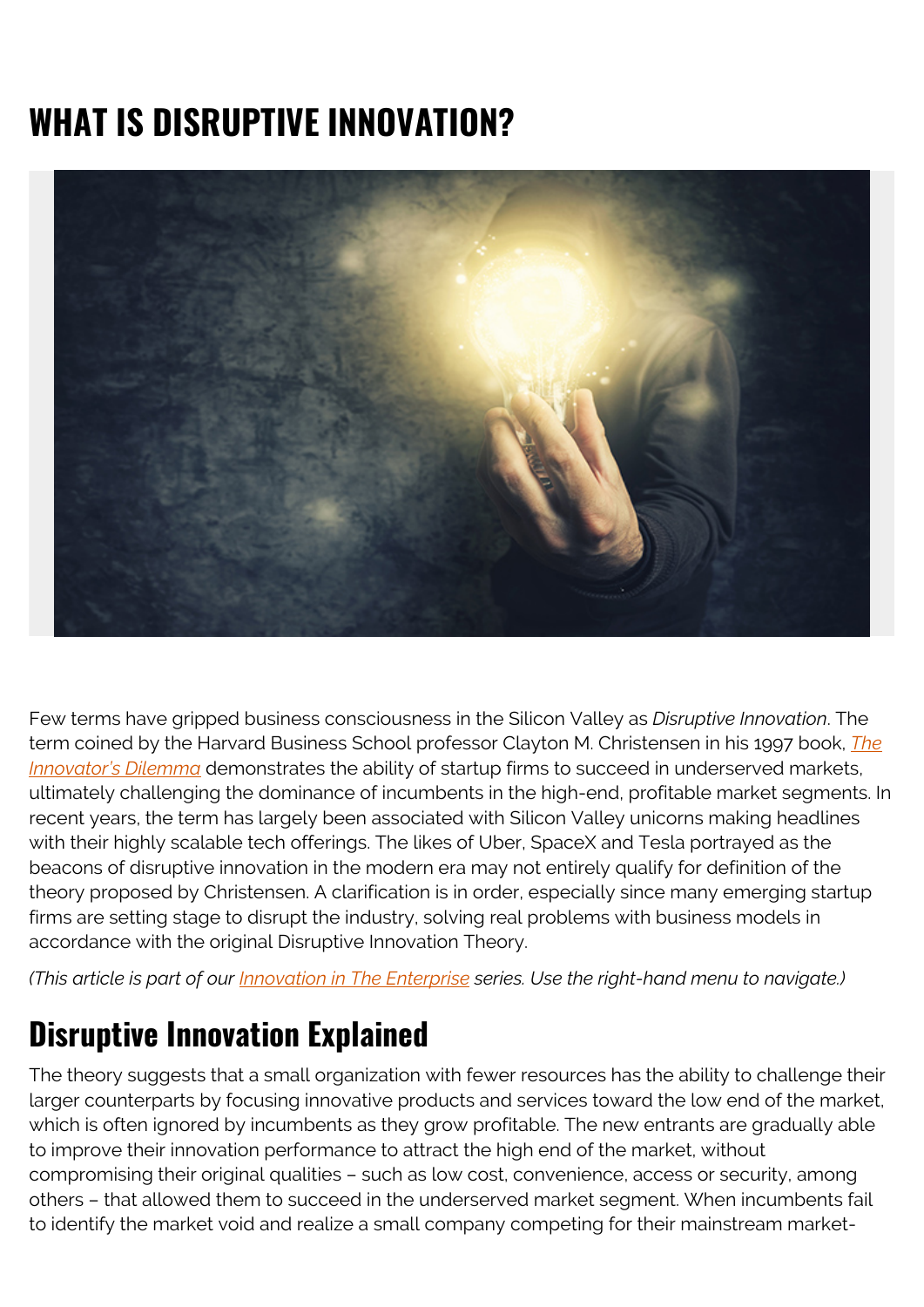share, the damage is already done and disruption has occurred through the small company's innovation.

Christensen's theory of Disruptive Innovation centers around four key elements:

- 1. Incumbents sustain their innovation trajectory as they introduce new products or feature improvements. This trend is used as a reference for new innovations, their purpose and to determine the disruption potential of new innovations. Consider the case example of Amazon.com in its early years. Established enterprises such as Barnes & Noble had a strong foothold in the bookselling market. The company expanded its brick and mortar business rapidly during the 90's and early 2000's, largely focusing on customers willing to visit the store in person to purchase the literature. With this business model, incumbents in the bookselling industry failed to address the key element of convenience in the customer buying journey.
- 2. Incumbents overlook basic customer needs of the future as they sustain their existing innovation trajectory. Continuing with the earlier example, end-user convenience and ease of access to information, products and services was set to emerge as a priority in the age of the Internet and ecommerce. With increasing adoption of the Internet among mainstream customers in the bookselling market, the ability to purchase a book on the Internet without having to leave the couch was highly regarded as a key value proposition by ecommerce startups such as Amazon.com. At present however, ecommerce and Internet technologies were developing faster than the real-world market demand. A majority of the book purchases occurred at book stores, while ecommerce businesses appeared to underperform for large incumbents to counteract in advance.
- 3. Incumbents acknowledge the innovation and possess the ability to respond but fail to exploit the opportunity with their priority to sustain existing innovation trajectory. Disruptive innovations are typically aimed to scale rapidly in a growing market, with a strong focus on growth instead of immediate profitability. Incumbents see disruptive innovation products as simple, cheap and aimed for insignificant markets. They continue to value their best customers who may not be willing to adopt new innovations immediately. Therefore, the case to pursue disruptive innovation remains weak for incumbents as they fail to make a rational financial decision on shifting their well-performing existing innovation trajectory. This is precisely how the likes of brick and mortar retail giants including Barnes & Nobles behaved while Amazon.com focused on the low profit but highly scalable ecommerce market of literature and media products.
- 4. The final element involves the growth of innovations to a point where mass markets take notice and embrace adoption, paralyzing large incumbents who fail to drive down the cost in attempts to take advantage of the economies of scale. Companies like Amazon.com with their disruptive innovation potential are built specifically to maximize the potential of massive scale economies that exist on the Internet. Amazon had the key advantage of operating a centralized large distribution system, making it easy to ship sales in large volumes across the country. On the other hand, retailers such as Barnes & Noble operated individual shops involving significant legacy costs in adopting the online sale and distribution model. Today, most if not all of the leading tech companies have demonstrated elements of Christensen's Disruptive Innovation theory in their pursuit to multi-billion dollar valuations. Not every large organization started off with disruptive innovations, but eventually adopted innovation strategies to identify new and underserved markets, or scale business in existing market segments with high growth potential.